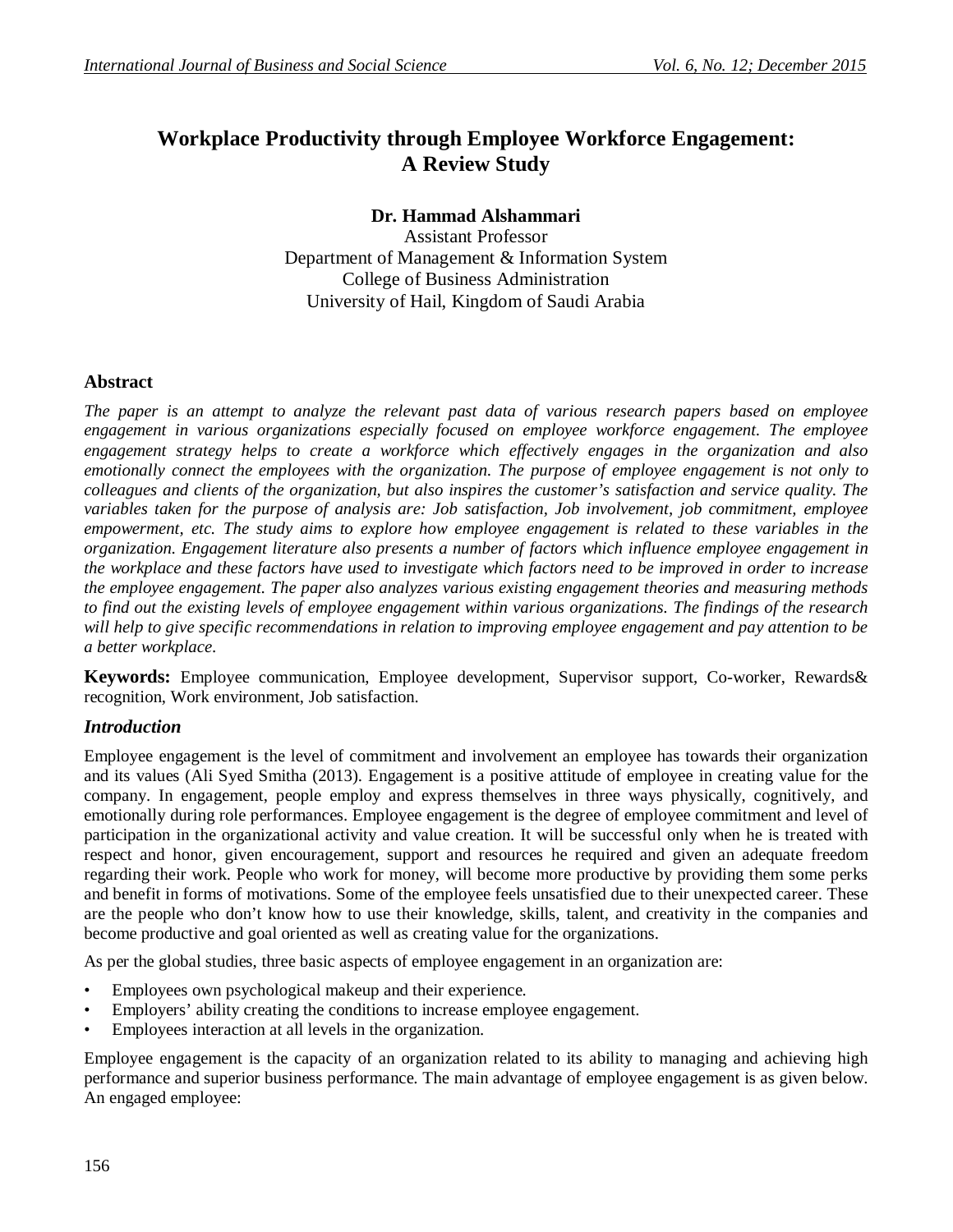- Stay longer with the company and work as an advocate, have higher contribution and participation in work.
- More motivated and perform his best.
- Energize the work environment.
- More loyal to the company and its competitive environment.
- Have trust in the organization and emotionally connected.
- Create a link between engagement and profitability and future growth.
- Committed towards organizational goals, objectives and strategies.

An engaged employee works with his colleagues for enhancing organizational growth as well as his own performance within his job. (Ali Syed Smitha (2013) and he will also consistently contribute beyond expectations tothe respective organization. People vary in their engagement regarding their perceptions of the benefits that they receive from their role and performance. Psychological safety, supportive environment and interpersonal relationship involve a sense of return on investments of the self-in-role performances (Kahn, 1992).Maslach et al. (2001) also suggested that recognition and reward are important for employee engagement while the absence of it results in burnout. Also, the supportive environments give autonomy and allow members to work freely for any outcome. (Kahn, 1990). May et al. (2004) also had found that there exists a positive relationship of employees' psychological safety with a supportive environment.

Social support is most important for employee engagement (Maslach et al., 2001). In a study by Schaufeli and Baker (2004), It was found that the Job resources include the support from colleagues predicted engagement. Managers should make continued interactions with the employees to generate a supportive work environment as the employee engagement is a constant, long-term and continual process and need obligations organization wide (Cropanzano and Mitchell, 2005).

Employee engagement involves organization-wide and should be viewed as broad cultural and organizational strategy (Frank et al., 2004), it works as a chain of actions (Shaw, 2005) which need the participation of all employees in the company (Robinson et al., 2004), and also have clear and continuous interactions with its members (Kress, 2005). Effective team and a healthy co-worker relationship are required for enhanced engagement. The factors that play an important role in building effective and high performing teams are culture &climate, commitment, communication, leadership, ethics & values, talent and continuous improvement (Bhogle and Bhogle, 2011).

A study by BlessingWhite (2006) shows that almost 60% of the employees of the surveyed population wish to grow by getting an opportunity and want to enhance the satisfaction level in their jobs.The manager must create a highly engaged workforce in an organization through aligning them with strategic efforts, empowerment, teamwork & collaboration, employee's growth, development, support and recognition. Development Dimensions International (DDI, 2005).

Employee engagement has a top ten attributes. The first three among them are: challenging work, participation in decision making and employee's well-being. Towers Perrin Report (2003). In a survey, conducted by the Institute of Employment Studies (IES), Great Britain over 10,000 employees, it was found that the key drivers of employee engagement are based on employee feeling and involvement (Robinson et al., 2004) which explains to what extent employee feels free to voice their ideas, to what level they have involvement in decision making andthe support they need to employee health and well-being.

In a survey based on 2000 employee across the Great Britain, It was found that communication is the top priority for employee engagement (CIPD 2009). The report also indicates at the opportunity to express their view to top authorities and information regarding organizational activities what is going on is also very important. As per Beumruk and Gorman (2006), explained that engaged employees express three types of behaviors which could improve the organizational performance. These are: to give them freedom to advocate for the organization and coworkers, provide them membership in decision making and to provide them some time to take initiatives freely to contribute in the success of the organization.

The results of past studies indicate that Engagement is also positively related to customer satisfaction (Towers Perrin Talent Report, 2003; Coffman, 2000; Hewitt Associates, 2004; Heintzman and Marson, 2005; Ellis and Sorensen, 2007; Coffman and Gonzalez-Molina, 2002).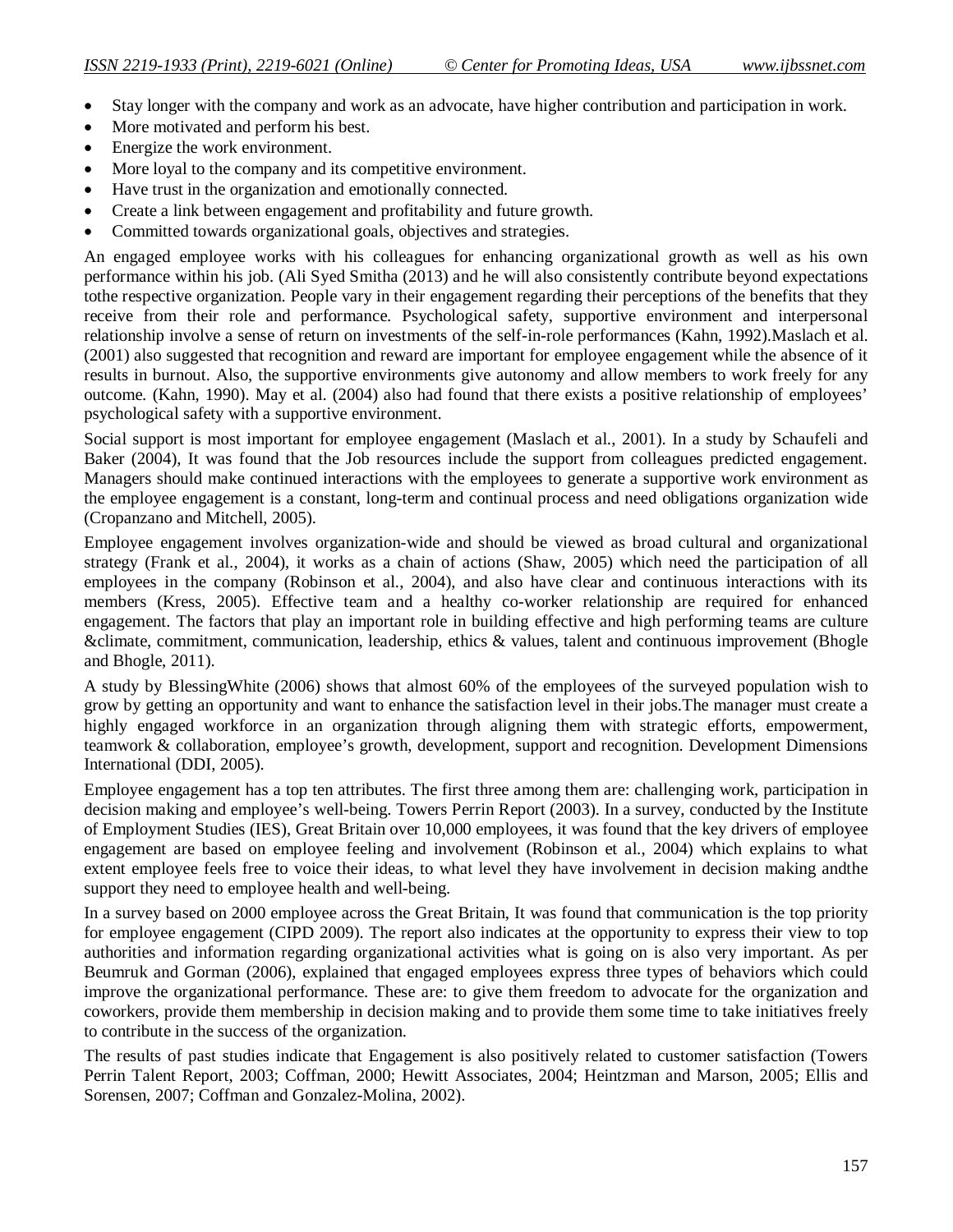## *Research Objectives*

- To understand the scope and importance of "employee engagement" in various organizations.
- To determine the factors enhancing employee engagement level in multiple organizations.
- To measure the influence of various factors on employee engagement.

Methodology: The study reviews the literatures of various past relevant research studies to find out the scope and importance of employee work engagement in the organizations on the basis some important variables, such as: Employee communication, Employee development, Supervisor's support, Team & Co-worker Relationship, Rewards & recognition, Working conditions, Work-role fit, Career advancement, Job Satisfaction and Job performance.

## *Literature Review*

Alvi Abdul et al. (2014), in his review study based on Khan's model (1990, 1992) and theory in relation to employee engagement. The study considered five variables, namely: job satisfaction, job commitment, empowerment, job involvement and flow-the-state of most favorable experience. The findings of the study explain that employee engagement is different in comparison to the job satisfaction, job commitment, job empowerment and flow. He further expanded the employee engagement into three categories, namely physical, cognitive and emotional engagement. Rana S., et al. (2014), examined an empirical study on employee engagement based on the antecedents and outcomes. The model applied Dubin's method.

The variables considered under this research are: job design, supervisor Co-worker relationship, workplace environment and HRD practices. The outcome of the study explains that employee engagement is mainly concerned to: job performance, turnover intention, and organizational citizenship behavior (OCB) and it also explain that employee engagement is different in comparison to Job satisfaction, job commitment, job empowerment and flow. The research is mainly a proposed model of employee engagement based on psychological conditions and disengagement, based on physical, cognitive and emotional engagement. Anita J., (2014), had made a study on 383 respondents to determine the relationship between employee engagement and employee performances.

The variables considered in the study are: work environment, leadership, team & Co-worker, training & career development, compensation, organizational policies and workplace well-being. The findings of the study indicate that all the factors have an impact on employee engagement and were predictors. The factors which have high impact on employee engagement are a team and co-worker relationship. The other factors which effect the employee engagement is working environment, training and career development, leadership, workplace wellbeing, policies and procedures, leadership and compensation programmed. NegwayaE.,et al. (2013), in his study of the factors influencing staff engagement based on the case study of the hospital of 59 nursing staff.

The variables considered under the study are: opportunities for further development, promotion opportunities, supervisors' relationships with colleagues, internal communication, relationship with colleagues, clearly defined goals and objectives, mission and vision, leadership styles and remuneration and benefits. The findings of the study explain improved resource provisions (100%), provisions for incentives (94%), better career advancement (62%), improved salaries and working conditions (72%), weekly meetings (38%). Muthuveloo R., et al. (2013), examined a study on the antecedents of 'employee engagement' in the manufacturing sector on 100 employees. The variables considered under the study are: employee communication, reward-recognition, employee development and extended employee care. The findings of the study indicate that antecedent of employee engagement plays a very important role on level of engagement.

The results also indicate that employee development was most contributing factor in employee engagement in the study. Finally, the findings of the study explain that higher employee communication, higher reward-recognition, higher employee development, higher extended employee care results in higher employee engagement in the organization. Sebastiaan R. & Coen W. (2013), have examined the employee engagement based on employees' psychological conditions through using a sample of 309 employees in various organizations of Nambia. The variables considered in the study are: rewards, Co-workers, resources, supervisor relations, job enrichment, selfconsciousness, work-role fit, organizational support, psychological meaningfulness, psychological availability, psychological safety and employee engagement.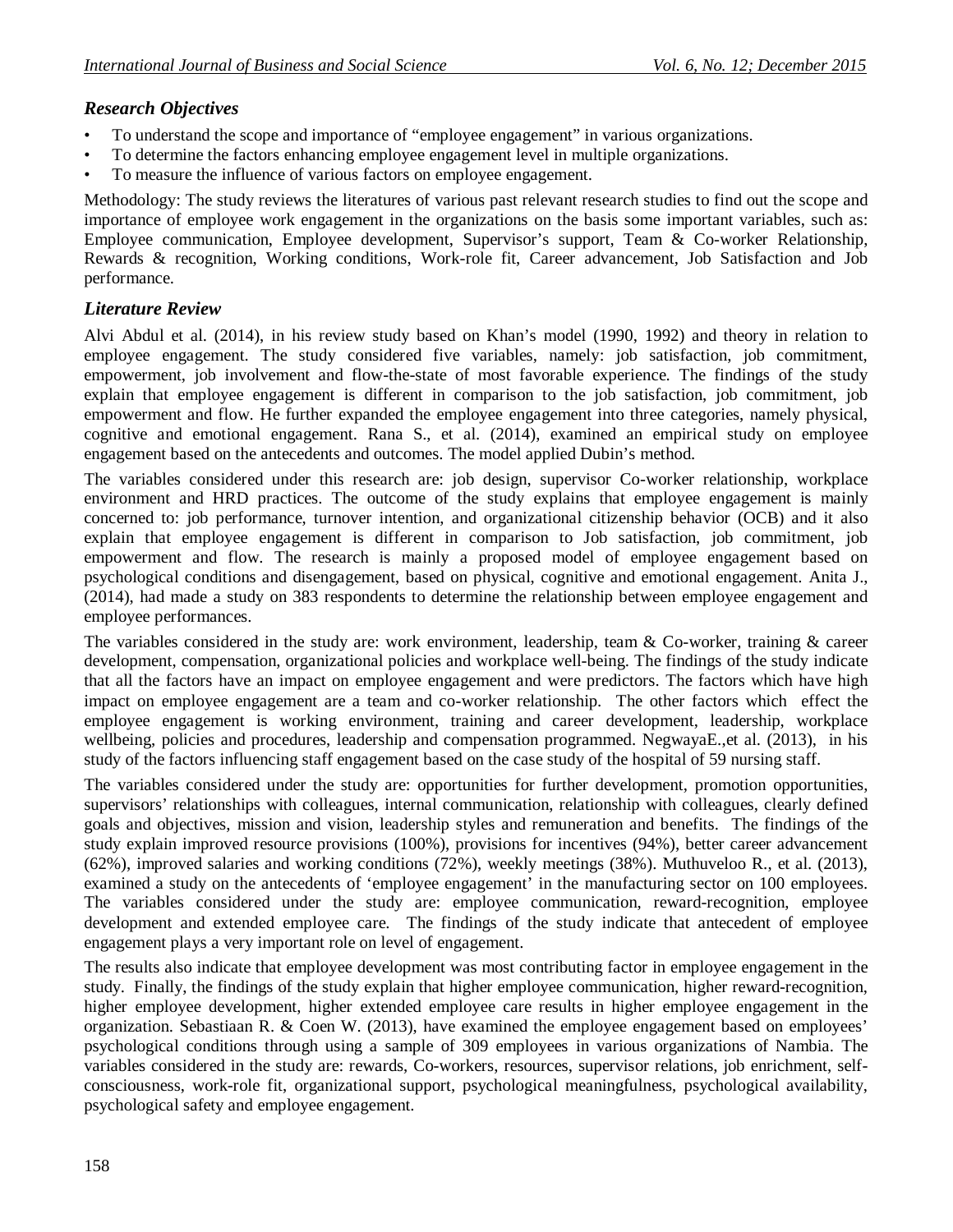The findings of the study indicated that there is a strong positive relationship between work-role-fit and job enrichment while it showed that reward, co-worker relations, supervisor relations, resource and organizational support have a moderate relationship with employee engagement. Mona N. Moussa (2013), investigated the antecedent and consequences of high turnover over Saudi nationals Vs. Non-Saudi nationals over 104 employees in private sector companies focusing on healthcare and information technology industries in Saudi Arabia.

The variables considered under the study are: job engagement, organization engagement, job characteristics, supervisor and perceived organizational support (POS), reward & recognition, exchange ideology, organizational commitment, job satisfaction and intention to quit. The finding of the study show that two antecedents, job characteristics and rewards- recognition has a significant relationship with engagement out of which job characteristics are positively correlated with employee engagement and reward recognition is positively correlated with organization engagement. The results of the study also indicate that there exists a positive relationship between employee engagement with the variables such as job satisfaction, organizational commitment, intention to leave the job and have a negative relation with intentions to quit.

It is evident from the research that Saudi nationals are less engaged with the job and organizations as they are less committed to their work those non-Saudis.Ala`a N. & Ahmad Puad (2013), theoretically examined the effect of antecedents on employee engagement and organizational performance in Food and Beverage (F&B) department of hotel industry in Jordan. The variables considered for the study are: employee communication, reward & recognition, employee development and extended employee care. The results of the research suggest that employee engagement for food and beverage (F&B) department is positively associated and employee development is most contributory factor among them.

Junghoon Lee (2012), in an empirical study over 700 hotel employees and managers examined the antecedents and consequences of employee engagement in various organizations. The variables considered for the study are: employee engagement, core self-evaluations, psychological climate, job satisfaction, organizational commitment, intrinsic rewards and leader member exchange theory. The outcome of the study show that employees core selfevaluation, psychological climate, employee job satisfaction, intrinsic rewards, leader member exchange relationships and organizational commitment are positively related to employee engagement. Ali Abbaas&Ikhlas Ibrahim (2012), in his study on Corporate Social Responsibility and Employee Engagement in Jordan, over 336 Frontline employees working in various banks of Jordan made many conclusions.

The variables considered for the study are: work-life balance, training  $\&$  education, health  $\&$  safety, human rights and work & diversity. The findings of the study suggest that one dimension of corporate social responsibility (CSR), namely, work-life balance is less adopted compared with other four dimensions, health&safety, human rights, training & education and workplace diversity. The findings of the research also show that there exists a positive relation between health & safety and organization engagement followed by others, such as training & education, workplace diversity, human rights and the research also indicate that scope of organization engagement in CSR practices is greater than job engagement.

Sarangi et al. (2012), examined the impact of organizational culture and communication on employee engagement by investigating a sample of 247 executives drawn from the Indian private banking sector. The variables considered in the study are: organizational culture, autonomy, external orientation, human resource orientation, improvement orientation, organizational communication, organizational integration, supervisory commitment, personal feedback, communication, corporate information, Media quality, subordinate communication. The findings of the study show that organizational culture and communication have positive predictors of employee engagement consisting of vigor, dedication and vigor. Simon L. Albrecht (2012) tested a model based on the effect of job, team and organizational level resources on employee engagement, extra role performance, employee well-being and commitment by using Structural Equation Modeling (SEM) over 3,437 employees of a large multi-national mining company.

The research was based on Job Demand Resources (JRD) model (Bakker and Demerit) by examining the organizational level factor such as team and job influence, employee engagement and well-being and other outcome variables such as employee extra role and commitment. The findings of the study indicate that the organizational culture was significantly associated with job & team resources, commitment, engagement and extra-role behavior. Team climate is significantly associated with job resources and engagement.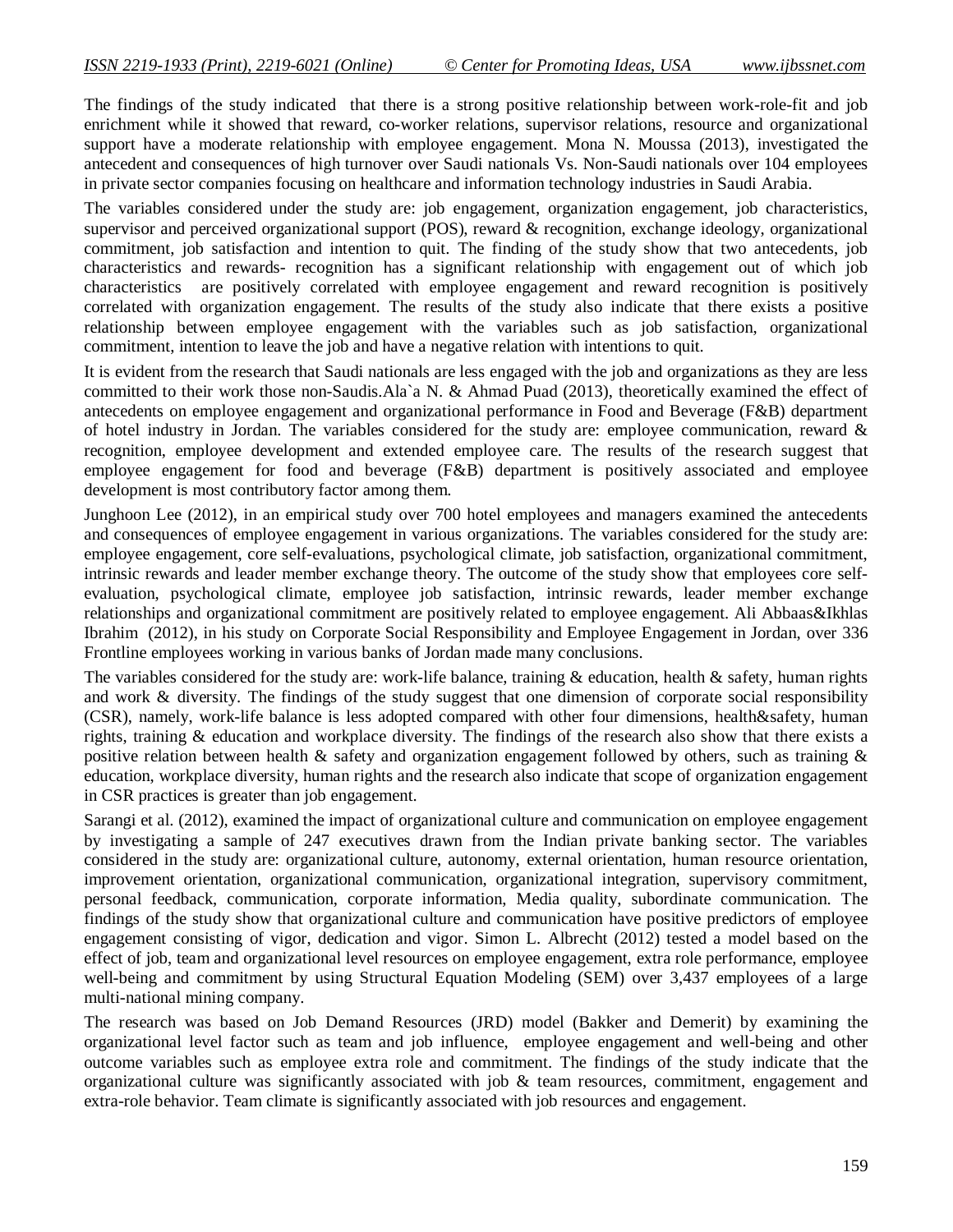The job resources, such as coaching, role, autonomy, career development and autonomy were significantly associated with engagement and engagement was directly associated with culture & climate, commitment, job resources, extra-role performance and extra-role behavior. The overall structure of the model was satisfactory and fit as explained. The overall findings of the research depict that being engaged and motivated, employees were committed and performing well. An organization should create a supportive and fair cultural environment, which align organizational goals with employee's personal goals. Solomon M. & M. Sandhya S. (2010), in his study based on employee engagement, considered the five variables, these are: strategic effort, empowerment, encouraging teamwork & collaboration, help people to grow &develop and employee support & recognition.

In this article, the ten tablets were suggested to increase employee engagement. These are: start it from day one (effective recruitment &orientation program), start it from the top (leader's commitment through mission, vision and values) communication, resources, training, reward system, corporate culture, performance management system (PMS), and focus on top performing employee and maintain business. Shuck Brad M., et al. (2010), in a study on employee engagement, tried to explore employee engagement in relation to Human Resource Development (HRD) based on Yin's case study design method. The variables considered in the study are: understanding of expectations at work, general feelings about work, resources at work, hiring practices and the use of skills or talents at work, manager and Co-workers. The findings of the study show that the important things from the HRD perspective are workshop relationship, the manager's role in shaping organizational culture and employee learning in the workplace.

Alan M. Saks (2006), in an empirical study on antecedent and consequences of employee engagement over 102 employees of an average age of 34 years and out of which 60% were female, was working with a variety of jobs and organizations. The variables considered in the study are: job engagement, organization engagement, job characteristics, job satisfaction, perceived organizational support (POS), supervisor support, rewards &recognition, procedural justice, distributive Justice, organizational commitment and intention to quit.

The results of the study primarily indicate that there is a significant difference between job and organization engagement, secondly, the research predicts numbers of factor relating to job and organization engagement. Thirdly, the outcome of the study indicates that job and the organization engagement are related to behaviors, intentions, and attitude. Like the other similar studies, the findings of the study indicate that employee engagement partially exists between antecedent and consequence variables. Finally, the findings of the study explain that the employee engagement could be understood in term of Social Engagement Theory (SET).

## *Findings &Conclusions*

The table 1 is based on the findings of 15 most relevant studies relating to employee engagement. Most of them are survey based and applied models based. One study is content method based; one of them is partially content based method. Organization Engagement (OE) and Job Engagement (JE) are two different things under the engagement in an organization. Some of the study shows that Employee engagement is different terminology as compared Job Engagement that is related to the Job satisfaction, job commitment, job empowerment and job workflow. Job characteristics predict job engagement; and procedural justice predicts organization engagement.

The researchers also explain the job demand and individual characteristics work as moderators in job design, supervisor and co-worker relationships, and work environment and employee engagement. Job resources of supervisory coaching, career development, role alignment and autonomy, were positively associated with the engagement. The engagement is directly and significantly associated with employee extra-role performance and organizational commitment and indirectly, significantly associated with organizational culture, team climate and job resources (Simon L. Albrecht 2012).

The finding of various studies show that employee engagement is positively related to Employee communication, Employee development, Supervisor's support, Team & Co-worker Relationship, Rewards & recognition, Working conditions, Work-role fit, Career advancement, Job Satisfaction and Job performance and also positively related to other variables that are: job performance, organization citizenship behavior (OCB), tools &resource provisions, incentives/improved salaries, weekly meetings, employee core self-evaluations, employee psychological climate, organizational commitment, leadership/leader member exchange theory, perceived organizational support(POS)/manager's support, employee communication, extended employee care, CSR practices, training programs, compensation program, organizational policies, job enrichment, organizational support, culture of engagement, job characteristics and turnover intention (inversely).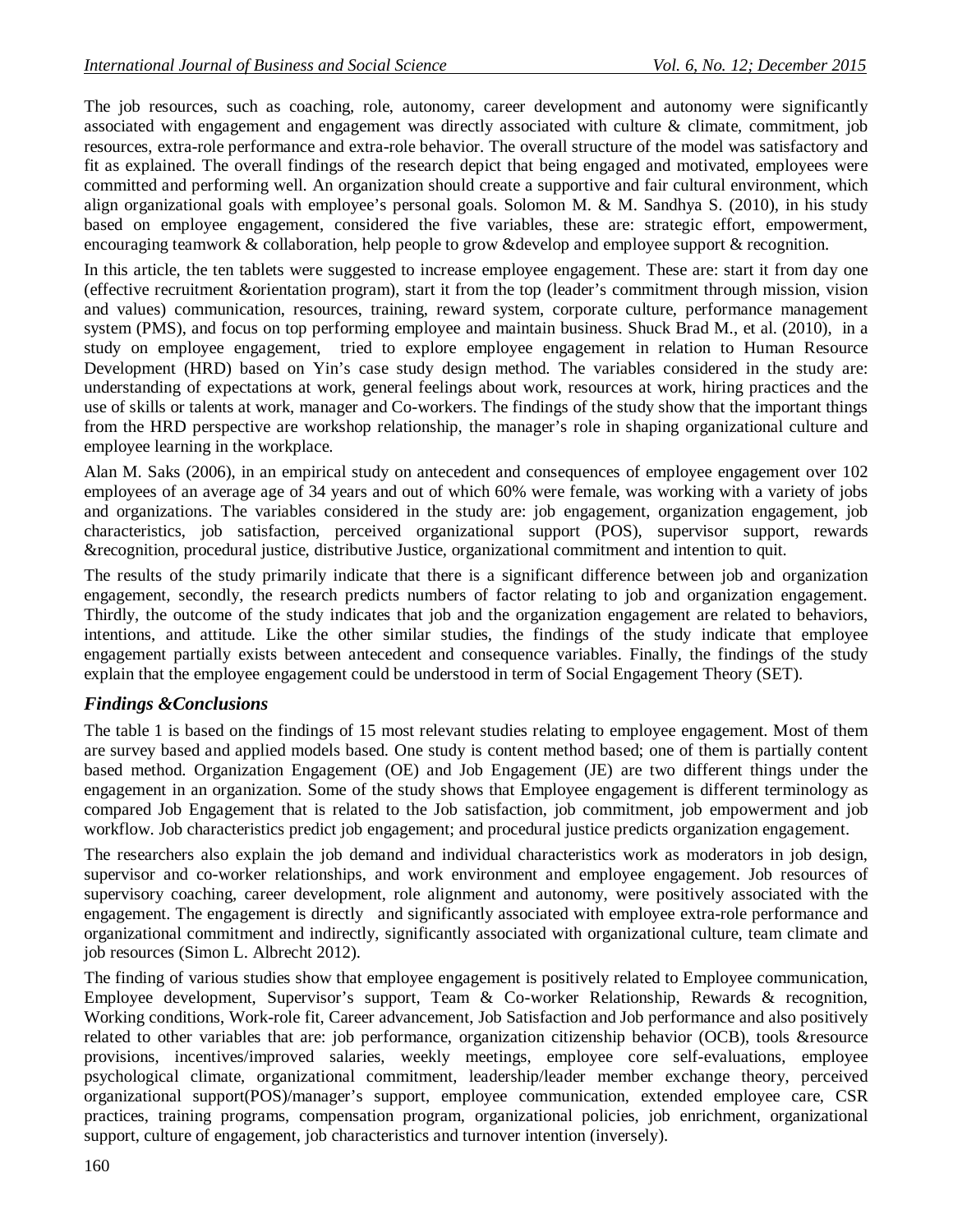Evident from the findings that employees' engagement are closely linked with employee emotions and perceptions about the organization and value associated which provide them the freedom and autonomy toward the work that result in their enhanced performance.

## *References*

- Ala`a Nimer Abu Khalifeh & Ahmad Puad Mat Som (2013), The Antecedents Affecting Employee Engagement and Organizational Performance (2013), Asian Social Science; Vol. 9, No. 7; 2013 ISSN 1911-2017 E-ISSN 1911-2025, Canadian Center of Science and Education.
- Alan M. Saks (2006), Antecedents and consequences of Employee engagement, Journal of Managerial Psychology, Vol. 21 No. 7, 2006, pp. 600-619q Emerald Group Publishing Limited.
- Ali Abbaas & Ikhlas Ibrahim (2012), Corporate Social Responsibility and Employee Engagement in Jordan, International Journal of Business and Management; Vol. 7, No. 16; 2012 ISSN 1833-3850 E-ISSN 1833- 8119, Canadian Center of Science and Education.
- Ali Syed Smitha (2013), A Study on Employee Engagement in Cochin International Airport Limited, Drishtikon: A Management Journal Volume 4 Issue 1 Sept. 2012-March 2013.
- Alvi Abdul et al. (2014), A Critical Review of Model and Theory of Employees, Science International (Lahore), 26(2), 821-824, 2014, ISSN 1013-5316.
- Anita J. (2014), Determinants of employee engagement and their impact on employee performance, International Journal of Productivity and Performance Management, Vol. 63 No. 3, 2014, pp. 308-323r Emerald Group Publishing Limited.
- Baumruk R., and Gorman B. (2006), Why managers are crucial to increasing engagement. Melcrum Publishing.
- Bhogle, H. & Bhogle, A. (2011), The Winning Way, Westland Ltd. Manipal.
- Blessing White. (2006). Employee Engagement Report 2006 Blessing White, Inc. Princeton, New Jersey. www.blessingwhite.com (November 15, 2008).
- Cropanzano, R. & Mitchell, M.S (2005), Social Exchange Theory: An Interdisciplinary Review, Journal of Management, Vol. 31, pp. 874-900.
- Development Dimensions International (2008), Inc., MMV. www.ddiworld.com.
- Development Dimensions International. (2005), Predicting Employee Engagement MRKSRR12-1005.
- Fuller, Jerry Bryan; Hester, Kim; Barnett, Tim; Beu, Danielle; Frey, Len; Relyea, Clint (2009) Extending the Group Engagement Model: An Examination of the Interactive Effect of Prestige, respect, and employee role identity, Journal of Managerial Issues; Spring 2009; 21, 1; ProQuest Central, pg. 119.
- Junghoon Lee (2012), Antecedents and Consequences of Employee Engagement: Empirical, Study of Hotel Employees and Managers, Ph.D thesis, Kansas State University, Manhattan, Kansas.
- Kahn, W.A. (1990), Psychological Conditions of Personal Engagement and Disengagement at Work", Academy of Management Journal, Vol. 33, pp. 692-724.
- Kahn, W.A. (1992), To Be Full There: Psychological Presence at Work", Human Relations, Vol. 45, pp. 321-49.
- Kress, N. (2005), Engaging Your Employees through the Power of Communication, Workspan, Vol. 48 No. 5, pp. 26-36.
- Maslach, C., Schaufelli, W.B and Leiter, M.P. (2001), Job Burnout, Annual Review of Psychology, Vol. 52, pp. 397-422.
- May, D.R., Gilson, R.L., and Harter, L.M. (2004), The Psychological Conditions of Meaningfulness, Safety and Availability and the Engagement of the Human Spirit at Work, Journal of Occupational & Organizational Psychology, Vol. 77, pp. 11-37.
- Mona N. Moussa (2013), Investigating the High Turnover of Saudi Nationals versus Non-Nationals in Private Sector Companies Using Selected Antecedents and Consequences of Employee Engagement (2013), International Journal of Business and Management; Vol. 8, No. 18; 2013 ISSN 1833-3850 E-ISSN 1833- 8119, Published by Canadian Center of Science and Education.
- Muthuveloo R., Basbous Khalit O., Ping Ai T., and Long Sang C. (2013), Antecedents of Employee Engagement in the Manufacturing Sector, American Journal of Applied Sciences 10 (12): 1546-1552, 2013, ISSN: 1546-9239©2013 Science Publication (http://www.thescipub.com/ajas.toc).